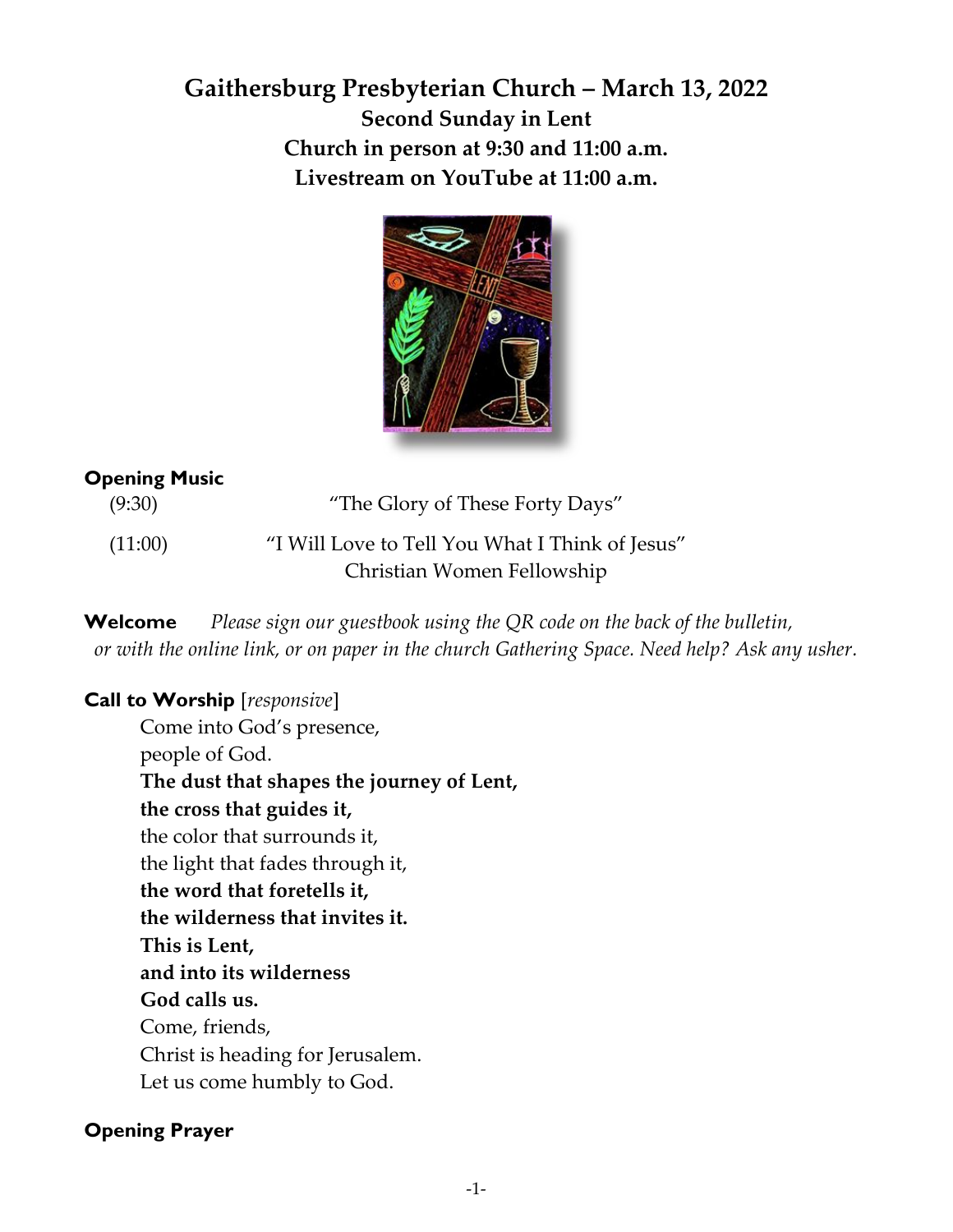# **Call to Confession**

# **Prayer of Confession** [*together*]

**Merciful God, whose ways are good and true, we confess that we have not lived as Christ calls us to live. We shut our eyes to evils our world allows. We seal our ears to the cries of the suffering. We cling to hostility and harden our hearts.** 

**Therefore, we pray: Open our eyes to see injustice in our world. Give us courage to resist the powers that oppress. Open our ears to hear the cry of the needy. Open our minds to imagine an end to human strife. Grant us wisdom to pursue the ways of peace. Open our hearts to love our neighbors and our enemies. For the sake of the world, in the name of Christ we pray. Amen.** 

[*Silence for Personal Prayer*]

### **Assurance of Pardon** [*responsive*]

According to the Lord's abundant mercy, there is forgiveness for all who seek repentance, and grace for all who turn their hearts to the way of Jesus. **We are forgiven, by the grace of Jesus Christ. Thanks be to God. Amen.** 

# **We Listen to God's Word**

#### **Children's Message Carolyn Hayes Carolyn Hayes**

*Children and youth leave for class. Children can be picked up after church in Room 30/31 or Room 32/33. At 11:00, youth will be released from class to find you.* 

#### **Sung Response**

| (9:30)  | "Open My Eyes, That I May See"             | Glory to God #451 |
|---------|--------------------------------------------|-------------------|
| (11:00) | "He Knows My Words, My Thoughts, My Deeds" |                   |
|         | Christian Women Fellowship                 |                   |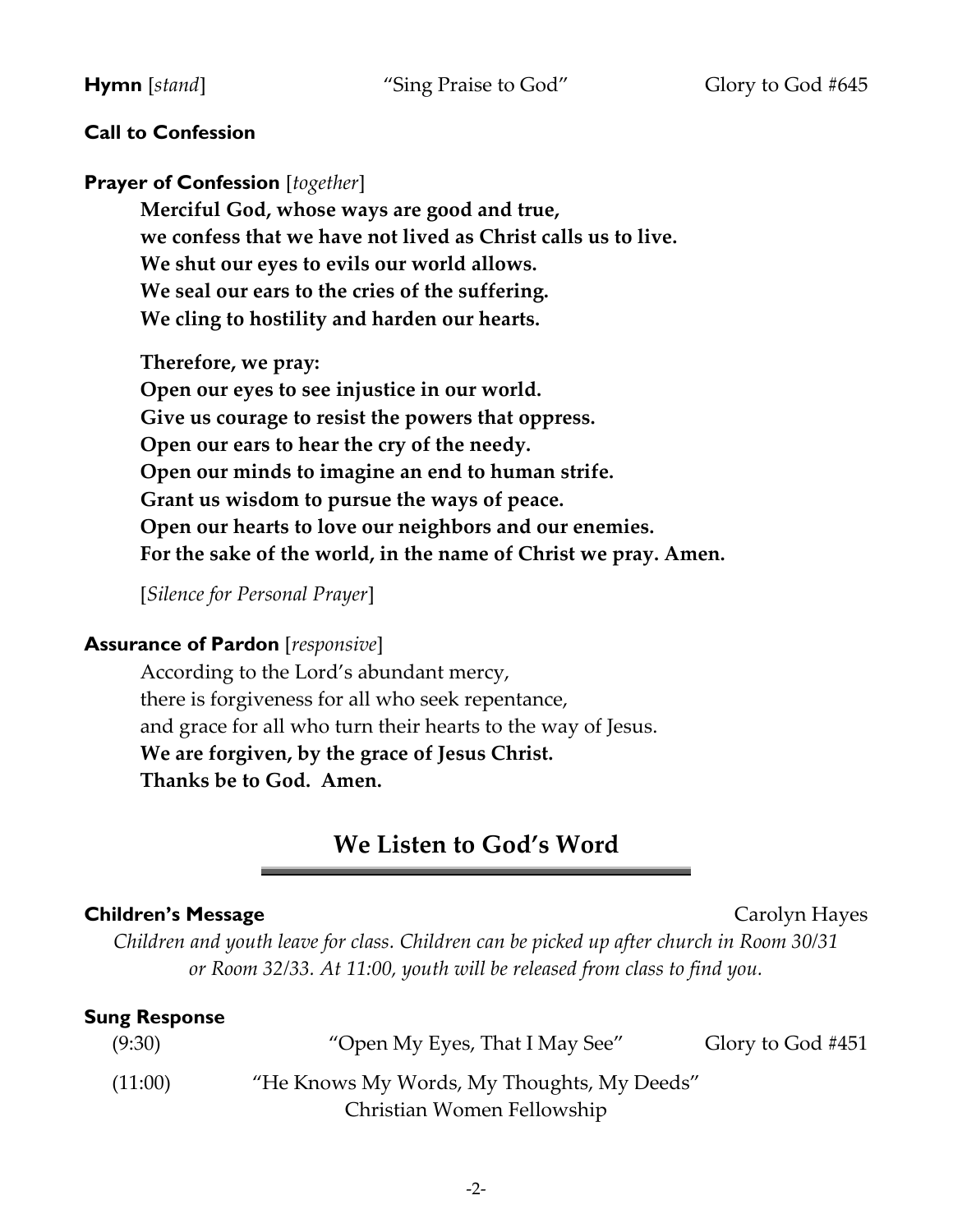- 9 'Pray then in this way: Our Father in heaven, hallowed be your name.
- <sup>10</sup> Your kingdom come. Your will be done, on earth as it is in heaven.
- $11$  Give us this day our daily bread.
- $12$  And forgive us our debts, as we also have forgiven our debtors.
- <sup>13</sup> And do not bring us to the time of trial, but rescue us from the evil one.

# **Philippians 1:3–11**

I thank my God every time I remember you, 4constantly praying with joy in every one of my prayers for all of you, 5because of your sharing in the gospel from the first day until now. <sup>6</sup> I am confident of this, that the one who began a good work among you will bring it to completion by the day of Jesus Christ. <sup>7</sup> It is right for me to think this way about all of you, because you hold me in your heart, for all of you share in God's grace with me, both in my imprisonment and in the defense and confirmation of the gospel. <sup>8</sup>For God is my witness, how I long for all of you with the compassion of Christ Jesus. <sup>9</sup>And this is my prayer, that your love may overflow more and more with knowledge and full insight  $10$ to help you to determine what is best, so that on the day of Christ you may be pure and blameless, 11having produced the harvest of righteousness that comes through Jesus Christ for the glory and praise of God.

The Word of God for the people of God. **Thanks be to God.**

**Sermon Prayer for Amateurs** Rev. Mary Austin **We Respond to God's Grace Hymn** "Come Bring Your Burdens to God" Glory to God #851 **Moment for Ministry** Nominating Committee Carol Vandrey Curtis **Invitation to Generosity and Prayer of Thanksgiving Prayers of the People**